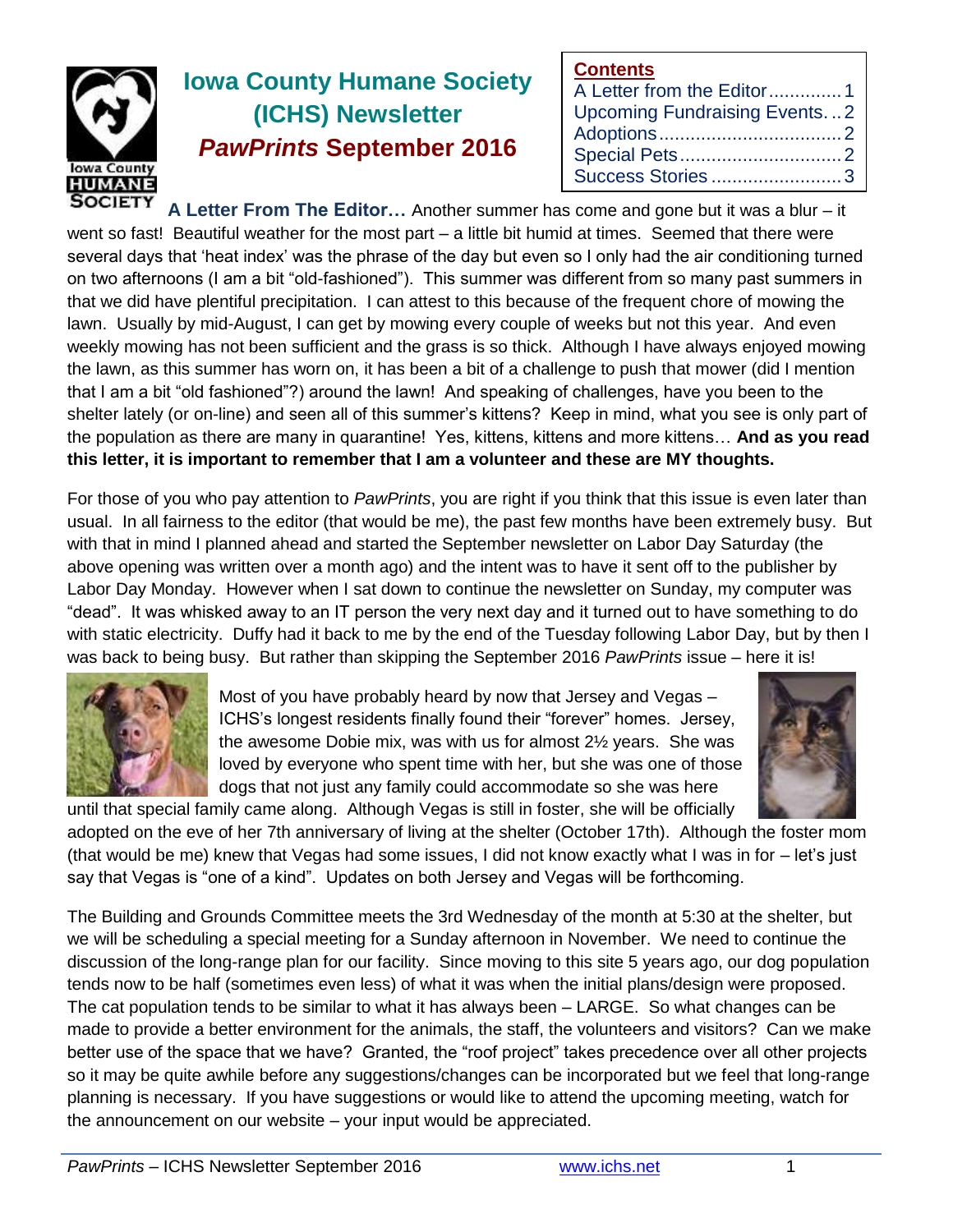And just a reminder that ICHS is a "volunteer-based" organization. With the exception of just a few staff, everyone else is a volunteer – from board members to cat cuddlers to the kids who request supplies for the animals rather than birthday gifts – this is an "everybody" effort. We can't help our animals without help from YOU!!! **If you have any suggestions or ideas about the content of** *ICHS PAWPRINTS***, please contact me, Terri Davis, at [roadhogbiker@gmail.com](mailto:roadhogbiker@gmail.com)**

## **Upcoming Fundraising Events**

### **We have a few upcoming ongoing and upcoming fundraising events!**

- **Now through the end of November**: ICHS is selling Bucky Books! Please stop by during our open hours to purchase. Would you or your group like to help us sell them? Please contact Jen!
- **November 3rd:** Paint Your Pet night fundraiser at the Dodger Bowl. The event starts at 6:30pm, and lasts approximately 2.5-3 hours. Professional artists will walk you through painting your own animal-No experience needed! We could use a couple volunteers, and lots of attendees! Check out our website or facebook page for more info.
- **December 17th:** Our annual Holiday Bake sale- **bakers needed!**

Please contact Jen at [outreach@ichs.net](mailto:outreach@ichs.net) or 608-935-1381 if you'd like to help!

| July                                                                                |              |            |              | <b>August</b> |          |                   |             |  |  |
|-------------------------------------------------------------------------------------|--------------|------------|--------------|---------------|----------|-------------------|-------------|--|--|
| <b>Cats</b>                                                                         |              |            | <b>Dogs</b>  | <b>Cats</b>   |          |                   | <b>Dogs</b> |  |  |
| Julie $\odot$                                                                       | Oodles*      | Peter Pan* | <b>Blaze</b> | Hennessey*    | Cupcake* | Cookie*           | Smurf       |  |  |
| Jacob                                                                               | <b>Molly</b> | Clyde      | Max          | <b>Tex</b>    | Cosmo    | Senor Graypants*  | Honey       |  |  |
| Shadow                                                                              | Olivia*      | Fudge*     | Winnie       | Elliot        | Cece*    | Brownie*          | Sharkey     |  |  |
| Woody <sup>O</sup>                                                                  | Jan*         | Tink*      | Petey        | <b>Rubix</b>  | JayJay*  | Prim <sup>*</sup> | Tang        |  |  |
| Oscar*                                                                              | Cindy*       |            | Declan       | Katniss*      | Rolly    | Oreo*             | Watson      |  |  |
|                                                                                     |              |            |              |               |          | Peaches           |             |  |  |
| * - kitten                                                                          |              |            |              |               |          |                   |             |  |  |
| © - denotes animal has been at ICHS for over a year/has special needs/or is elderly |              |            |              |               |          |                   |             |  |  |

### **July & August Adoptions**

# **Special Pets**

We all know that all animals are 'special' but the animals featured in this section are indeed special. These are 'special needs' animals. The special person/family who adopts one of these animals knows that this may/may not be the long-term relationship which we hope for when we open our hearts and homes to a new family member. These animals 'forever homes' with us may be just for a short time before they move on…But, nevertheless, these animals need a home and a loving family just as we all do. Are you possibly the family that could provide a home for one of these animals? If not, do you know of a family who could provide a loving home for these animals? If so, please come out to ICHS and find out more about these animals from the ICHS staff.

### **Buzz & Petey – FIV Kitties**



Our FIV kitty population is down to two – Buzz and Petey! Buzz and Petey are "normal" cats – it's just that they have the FIV virus which affects their immune systems – but slowly – over a period of years! They should live long and normal lives! **Buzz** was thought to be 'feral' when he first arrived at ICHS; hiding in his cubby 24/7 for weeks – but he was simply frightened – and he still frightens easily when unexpected noises or movement occurs. He does need to get to know YOU before

his sweet personality will become apparent. Buzz is one of the sweetest and most loving cats in the building. Buzz has been with us three years – he really needs a home! Is it possible that YOU just might be the special family that Buzz is looking for?